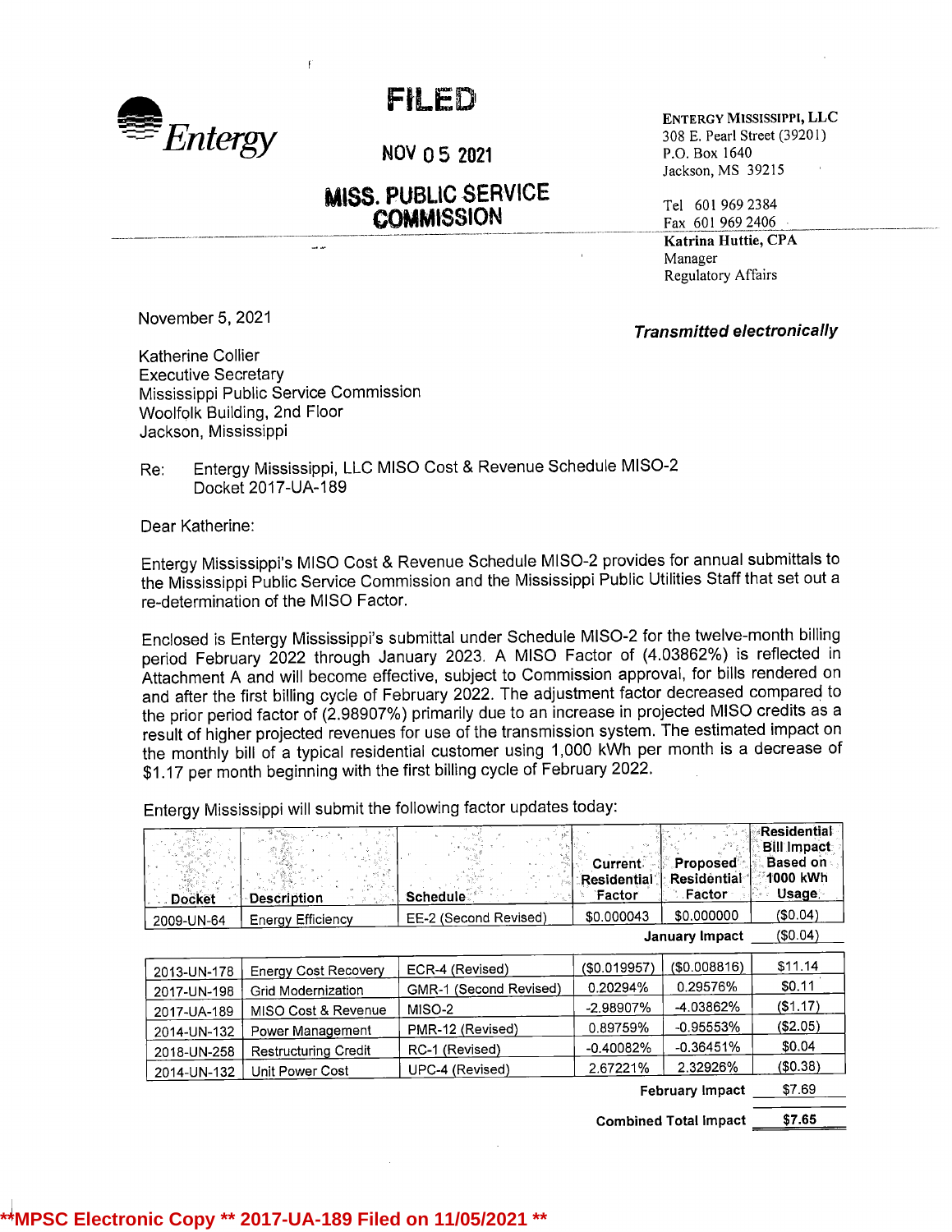Katherine Collier November 5, 2021 Page 2

The combined total impact of the November annual submittals on the monthly bill of <sup>a</sup> typical residential customer using 1,000 kWh per month is an increase of \$7.65 per month.

The MISO Factor shall become effective in accordance with <sup>a</sup> Commission Order approving such revised factor. <sup>A</sup> copy of this letter and supporting workpapers are being submitted to Ms. Sally Doty for the Mississippi Public Utilities Staff's review.

Λ

Sincerely,

Katrina Huttie

Katrina Huttie

Enclosures

cc: Sally Doty Emily Kruger Sam Mabry